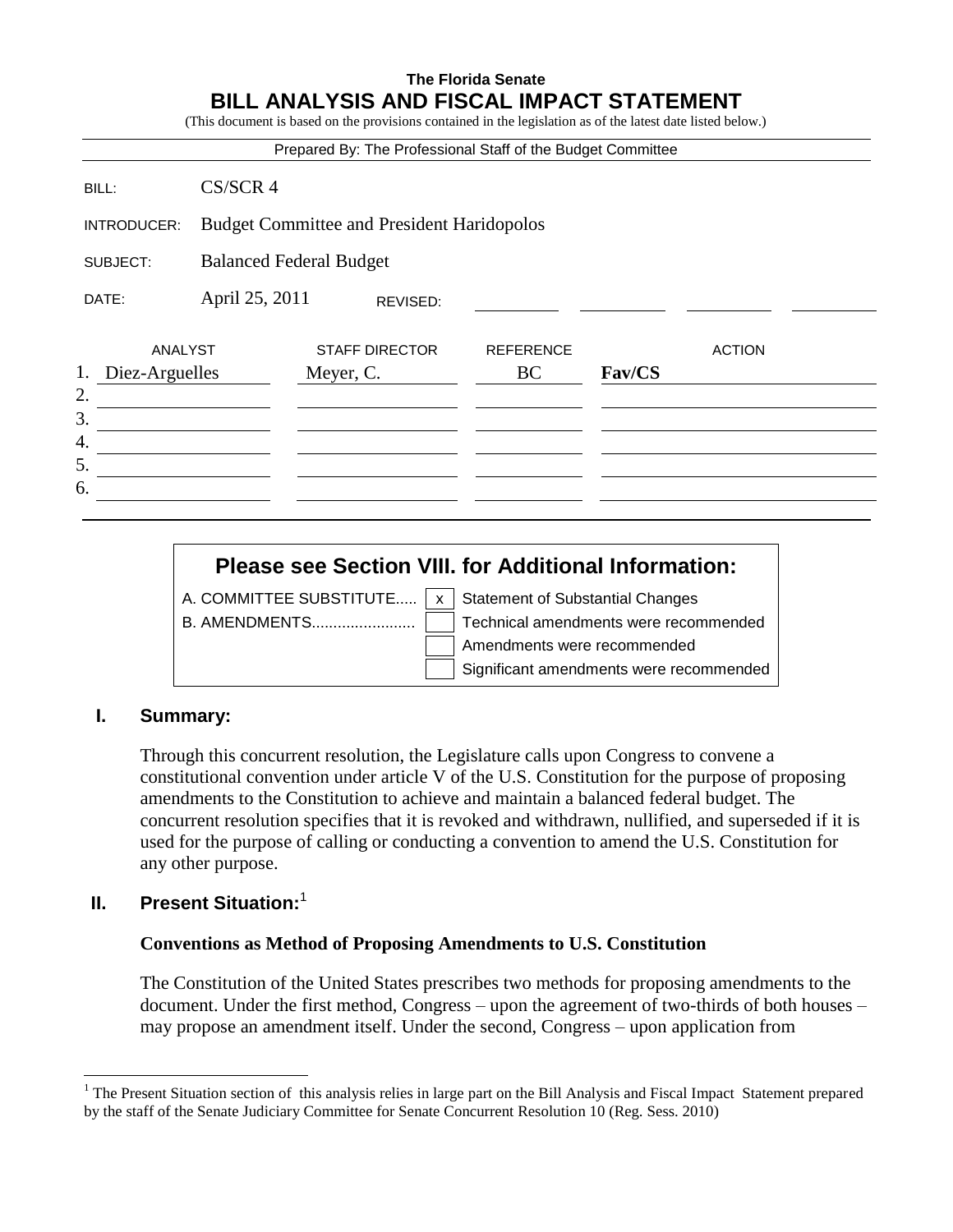legislatures in two-thirds of the states – "shall call a Convention for proposing Amendments."<sup>2</sup> Under either method, Congress is authorized to specify whether the amendment must be ratified by the legislatures of three-fourths of the states or by conventions in three-fourths of the states.<sup>3</sup>

Legal scholarship notes that the convention method for proposing amendments to the U.S. Constitution emerged as a compromise among "Founding Fathers" who disagreed on the respective roles of Congress and the states in proposing amendments to the document. Although some participants in the Philadelphia Convention of 1787 argued that Congress' concurrence should not be required to amend the Constitution, others argued that Congress should have the power to propose amendments, and the states' role should be restricted to ratification.<sup>4</sup> The language ultimately agreed upon, and which became article V of the U.S. Constitution, states:

*The Congress, whenever two thirds of both Houses shall deem it necessary, shall propose Amendments to this Constitution, or, on the Application of the Legislatures of two thirds of the several States, shall call a Convention for proposing Amendments, which, in either Case, shall be valid to all Intents and Purposes, as Part of this Constitution, when ratified by the Legislatures of three fourths of the several States, or by Conventions in three fourths thereof, as the one or the other Mode of Ratification may be proposed by the Congress; Provided that no Amendment which may be made prior to the Year One thousand eight hundred and eight shall in any Manner affect the first and fourth Clauses in the Ninth Section of the first Article; and that no State, without its Consent, shall be deprived of its equal Suffrage in the Senate.*

Despite the fact that over time states have made at least 400 convention applications to Congress on a variety of topics, $5$  the constitutional convention method of proposing amendments has never been fully employed and, as authors have noted, occupies some unknown legal territory. Some of the legal questions surrounding the method relate to whether Congress has discretion to call a convention once 34 states make application; whether the scope of a convention may be limited to certain subject matters and by whom; and how applications from the states are to be tallied – "separately by subject matter or cumulatively, regardless of their subject matter."<sup>6</sup>

Over time, some states have rescinded applications, in part amid concerns that the scope of a constitutional convention could extend to subjects beyond the subject proposed in a given state's application. For example, in 2003 the Arizona Legislature adopted a concurrent resolution that "repeals, rescinds, cancels, renders null and void and supersedes any and all existing applications

 $<sup>5</sup>$  *Id*. at 1005. The author cites this figure as of 1993.</sup>

 $\overline{a}$ 

 $2$  U.S. CONST. art. V. By comparison, the Florida Constitution provides the following methods for proposing amendments to the document: by joint resolution agreed to by three-fifths of the membership of each house of the Legislature (FLA. CONST. art. XI, s. 1); by constitutional revision commission (FLA. CONST. art. XI, s. 2); by citizen initiative (FLA. CONST. art. XI, s. 3); by a constitutional convention to consider revision to the entire document called by the people of the state (FLA. CONST. art. XI, s. 4); and by a taxation and budget reform commission (FLA. CONST. art. XI, s. 6). Regardless of the method by which an amendment to the Florida Constitution is proposed, the amendment must be approved by at least 60 percent of the electors voting on the measure (FLA. CONST. art. XI, s. 5(e)).

<sup>&</sup>lt;sup>3</sup> U.S. CONST. art. V.

<sup>4</sup> James Kenneth Rogers, *The Other Way to Amend the Constitution: The Article V Constitutional Convention Amendment Process*, 30 HARV. J.L. & PUB. POL'Y 1005, 1006-07 (2007).

<sup>6</sup> *Id.*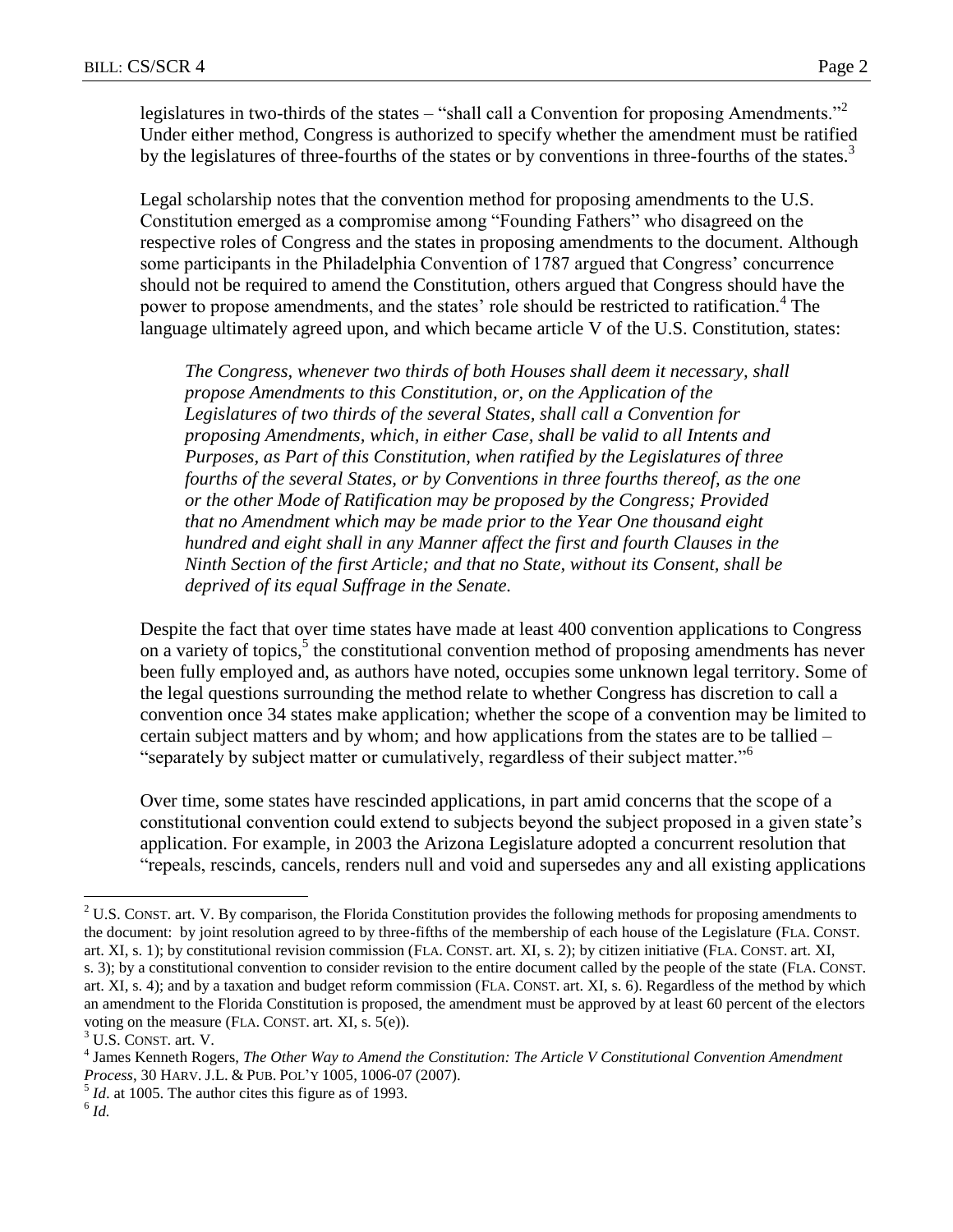to the Congress … for a constitutional convention … for any purpose, whether limited or general."<sup>7</sup> Article V of the U.S. Constitution is silent on the legal effect of a state's decision to rescind a previously submitted application.

## **Calls for a Constitutional Convention on a Balanced Federal Budget**

One of the country's most significant movements toward activation of the constitutional convention method of proposing an amendment to the U.S. Constitution occurred starting in the mid-1970s, when eventually 32 states adopted measures, of varying forms, urging Congress to convene a constitutional convention to address federal budget deficits.<sup>8</sup> Depending upon the manner of tallying applications, that count was two short of the 34 state applications necessary under article V of the U.S. Constitution.

## *Florida's 1976 Convention Application*

Florida participated in that movement, when in 1976 the Legislature adopted Senate Memorial 234. Through that memorial, the Legislature made "application to the Congress of the United States … to call a convention for the sole purpose of proposing an amendment to the Constitution of the United States to require a balanced federal budget and to make certain exceptions with respect thereto."<sup>9</sup>

That same year, the Legislature adopted House Memorial 2801, through which the Legislature also made application to Congress for a convention to consider an amendment to the U.S. Constitution requiring a balanced federal budget. Unlike Senate Memorial 234, House Memorial 2801 prescribed the precise language of the proposed constitutional amendment. Among other provisions, the proposed amendment stated:

*[T]he Congress shall make no appropriation for any fiscal year if the resulting total of appropriations for such fiscal year would exceed the total revenues of the United States for such fiscal year. … There shall be no increase in the national debt, and the existing debt, as it exists on the date which this amendment is ratified, shall be repaid during the one hundred-year period following the date of such ratification.*

The proposed constitutional language also authorized Congress to suspend the requirement for a balanced budget in times of national emergency, as identified by a concurrent resolution of threefourths of the membership of the U.S. Senate and the U.S. House of Representatives.

House Memorial 2801 further specified that "the purview of any convention called by the Congress pursuant to this resolution [shall] be strictly limited to the consideration" of a balancedbudget amendment. In addition, the Legislature resolved that the 1976 application for a constitutional convention "constitutes a continuing application … until such time as two-thirds of

 $\overline{a}$ 

<sup>&</sup>lt;sup>7</sup> Senate Concurrent Resolution 1022, State of Arizona, Senate, Forty-sixth Legislature (First Reg. Sess. 2003) (copy on file with the Florida Senate Committee on Judiciary). The concurrent resolution notes that "certain persons or states have called for a constitutional convention on issues that may be directly in opposition to the will of the people of this state." *Id*.

<sup>8</sup> E. Donald Elliott, *Constitutional Conventions and the Deficit*, 1985 DUKE L.J. 1077, 1078 (1985).

<sup>&</sup>lt;sup>9</sup> Senate Memorial 234 (Reg. Sess. 1976).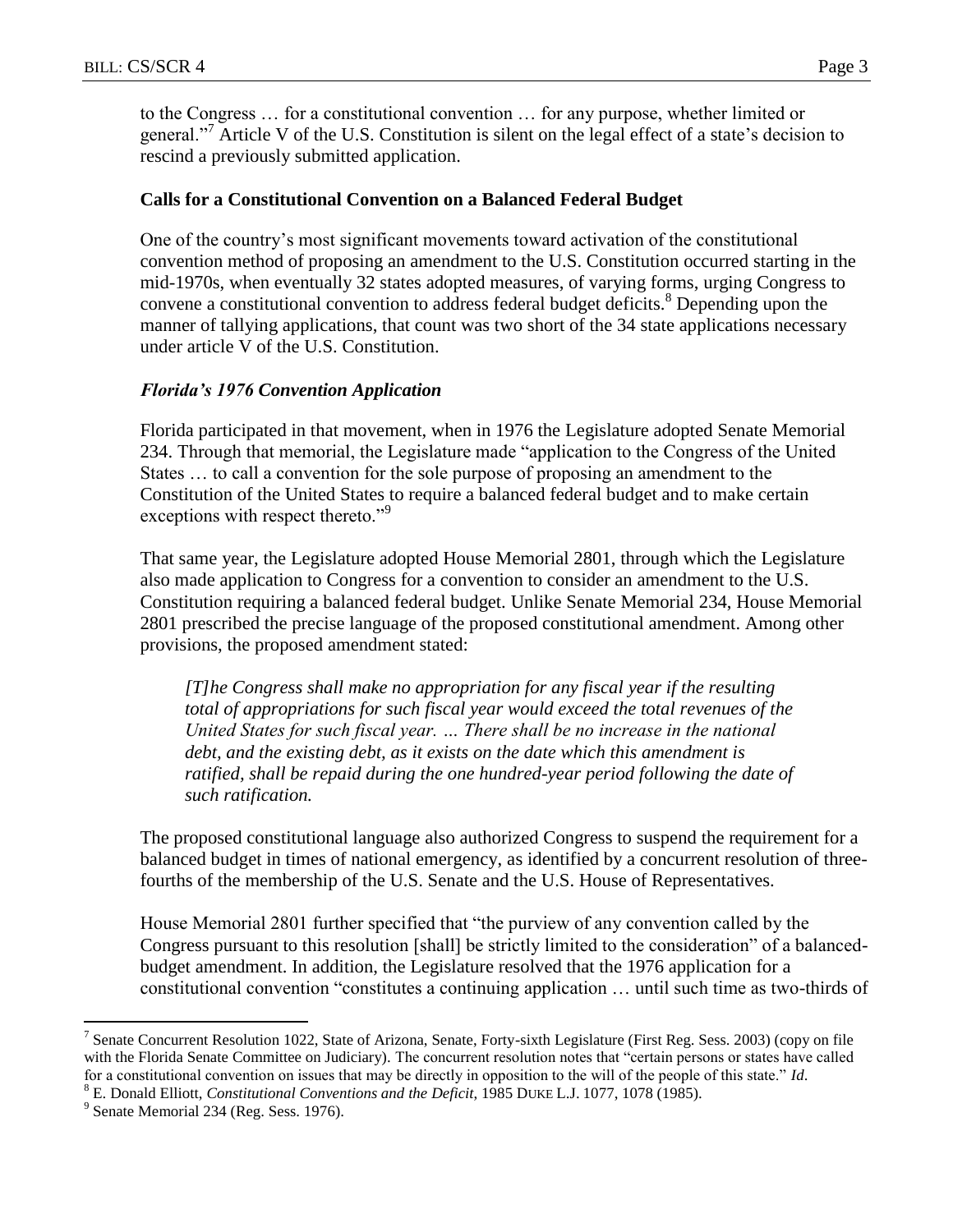the Legislatures of the several states have made similar application, and the convention herein applied for is convened."<sup>10</sup>

## *Florida's 1988 Request to Congress*

In 1988, the Legislature adopted a measure urging congressional action related to the federal budget deficit. Adopted by both chambers, Senate Memorial 302, rather than making application for a constitutional convention, urged Congress to use its own power to propose an amendment to the U.S. Constitution requiring the federal budget to be in balance except under specified emergencies.

The memorial specified that it superseded "all previous memorials applying to the Congress of the United States to call a convention to propose an amendment to the Constitution of the United States to require a balanced federal budget," including the two memorials passed in 1976. The 1988 memorial further specified that the previous memorials were "revoked and withdrawn."<sup>11</sup>

# *Florida's 2010 Application to Congress*

In 2010, the Legislature again adopted a measure making application to Congress for a constitutional convention. Senate Concurrent Resolution 10 asked Congress to call a convention for the sole purpose of proposing amendments to the Constitution of the United States "to achieve and maintain a balance budget," and "to control the ability of the Congress and the various federal executive agencies to require states to expend funds." Like previous requests to Congress, the concurrent resolution stated that it superseded all previous memorials applying to Congress to call a constitutional convention.<sup>12</sup>

#### **State Balanced-Budget Requirements**

Although it noted that there is not agreement on what is meant by a "balanced budget," the National Conference of State Legislatures reported in 2004 that 49 states "have at least a limited statutory or constitutional requirement of a balanced budget."<sup>13</sup> Florida's requirement is prescribed in article VII, section 1 of the Florida Constitution. The constitution requires that "[p]rovision shall be made by law for raising sufficient revenue to defray the expenses of the state for each fiscal period."<sup>14</sup> Among other elements, the implementing statute, s. 216.221, F.S., provides that all appropriations shall be maximum appropriations, based on the collection of sufficient revenue. In addition, "[i]t is the duty of the Governor, as chief budget officer, to ensure that revenues collected will be sufficient to meet the appropriations and that no deficit occurs in any state fund."<sup>15</sup>

 $\overline{a}$ 

 $10$  House Memorial 2801 (Reg. Sess. 1976).

<sup>&</sup>lt;sup>11</sup> Senate Memorial 302 (Reg. Sess. 1988).

<sup>&</sup>lt;sup>12</sup> Senate Concurrent Resolution 10 (Reg. Sess. 2010).

<sup>&</sup>lt;sup>13</sup> Nat'l Conference of State Legislatures, *State Balanced Budget Requirements: Provisions and Practice* (updated 2004), <http://www.ncsl.org/IssuesResearch/BudgetTax/StateBalancedBudgetRequirementsProvisionsand/tabid/12651/Default.aspx> (last visited Mar. 7, 2010).

 $^{14}$  FLA. CONST. art VII, s. 1(d).

 $15$  Section 216.221(1), F.S.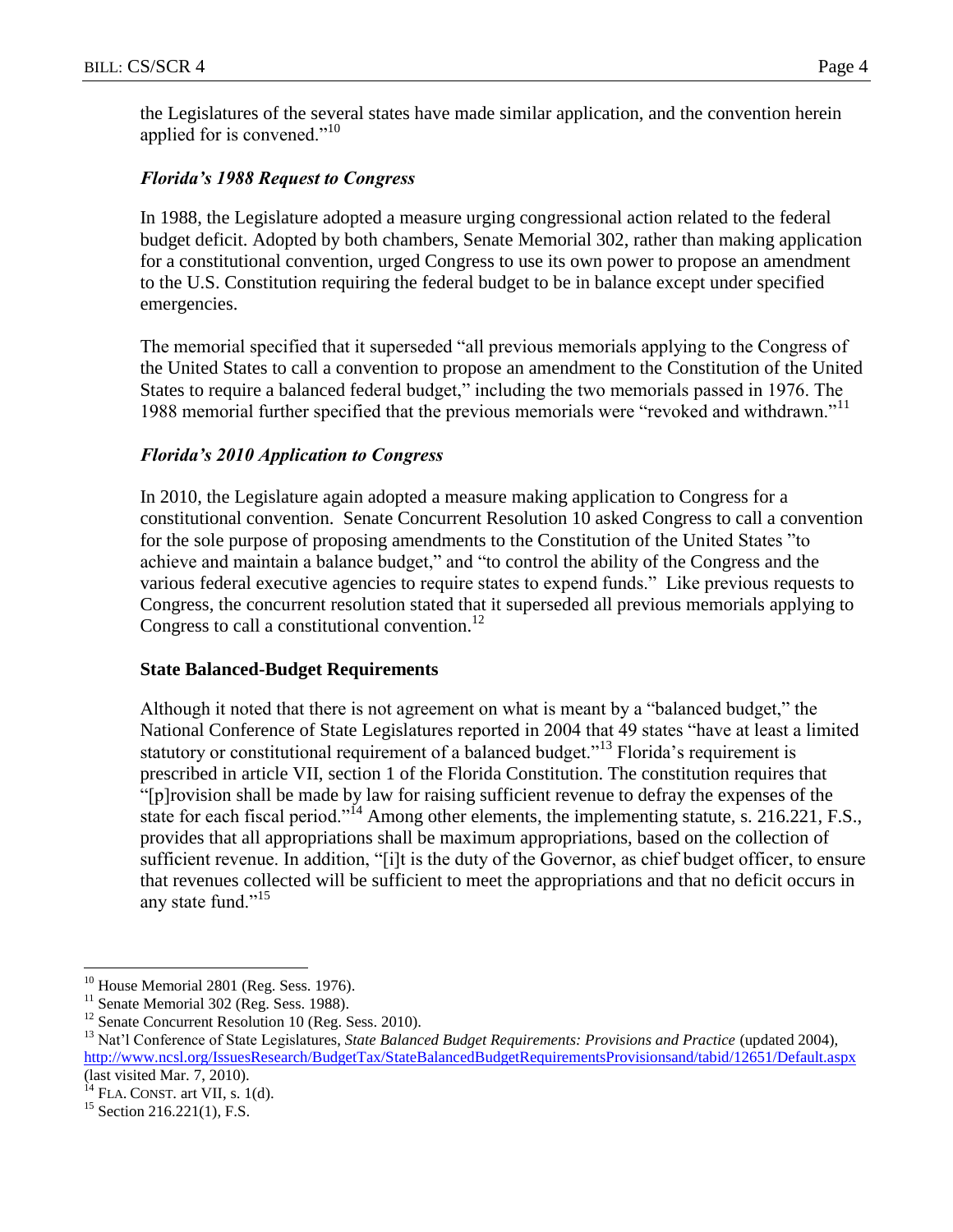Section 215.98, F.S., provides that the "Legislature shall not authorize the issuance of additional state tax-supported debt if such authorization would cause the designated benchmark debt ratio of debt service to revenues available to pay debt service to exceed 7 percent unless" it finds that the additional debt is necessary to address a critical state emergency.<sup>16</sup>

## **Federal Budget Deficit and National Debt**

The Congressional Budget Office (CBO) estimates that the federal budget deficit will be approximately \$1.5 trillion for fiscal year 2011, assuming current law and policies remain unchanged.<sup>17</sup> According to the CBO:

*The resulting federal budget deficit of nearly \$1.5 trillion projected for this year will equal 9.8 percent of GDP, a share that is nearly 1 percentage point higher than the shortfall recorded last year and almost equal to the deficit posted in 2009, which at 10.0 percent of GDP was the highest in nearly 65 years.* 18

The CBO projects deficits ranging from \$600 to \$800 billion per year over the 2012-2021 period.<sup>19</sup>

In turn, the deficits will cause federal debt held by the public to increase significantly. As of April 12, 2011, the federal government's Total Public Debt Outstanding is estimated to be \$14.3 trillion. Of this amount, \$9.7 trillion is debt held by the public and \$4.6 trillion is debt held by government trust funds.<sup>20</sup> For comparison purposes, on April 12, 2001, ten years ago, Total Public Debt Outstanding was estimated to be  $$5.8$  trillion.<sup>21</sup> Finally, during a recent 8-month period, from May 1, 2010 to December 31, 2010, Total Public Debt Outstanding grew by more than \$1 trillion. $^{22}$ 

# **III. Effect of Proposed Changes:**

Through this concurrent resolution, the Legislature makes application to the Congress of the United States to call a convention under article V of the U.S. Constitution for the sole purpose of proposing an amendment to the Constitution to achieve and maintain a balanced budget.

The concurrent resolution does not contain specific constitutional language; however, it proposes achieving and maintaining a balanced federal budget by, among other things:

 $\overline{a}$ 

<sup>20</sup> TreasuryDirect, *The Debt to the Penny and Who Holds It*,<http://www.treasurydirect.gov/NP/BPDLogin?application=np> (last visited April 14, 2011). TreasuryDirect is a financial services website through which a person may purchase and redeem securities directly from the U.S. Department of the Treasury in paperless electronic form. TreasuryDirect is a service of the U.S. Department of the Treasury Bureau of the Public Debt. See TreasuryDirect, *About TreasuryDirect*,

<http://www.treasurydirect.gov/about.htm> (last visited April 14, 2011).

 $^{22}$  *Id.* 

<sup>&</sup>lt;sup>16</sup> Section 215.98(1), F.S.

<sup>17</sup> Congressional Budget Office, Congress of the United States, *The Budget and Economic Outlook: Fiscal Years 2011 to 2021, Summary* (Jan. 2011),<http://www.cbo.gov/ftpdocs/120xx/doc12039/SummaryforWeb.pdf> <sup>18</sup> *Id.*

<sup>19</sup> *Id*.

 $^{21}$  *Id.*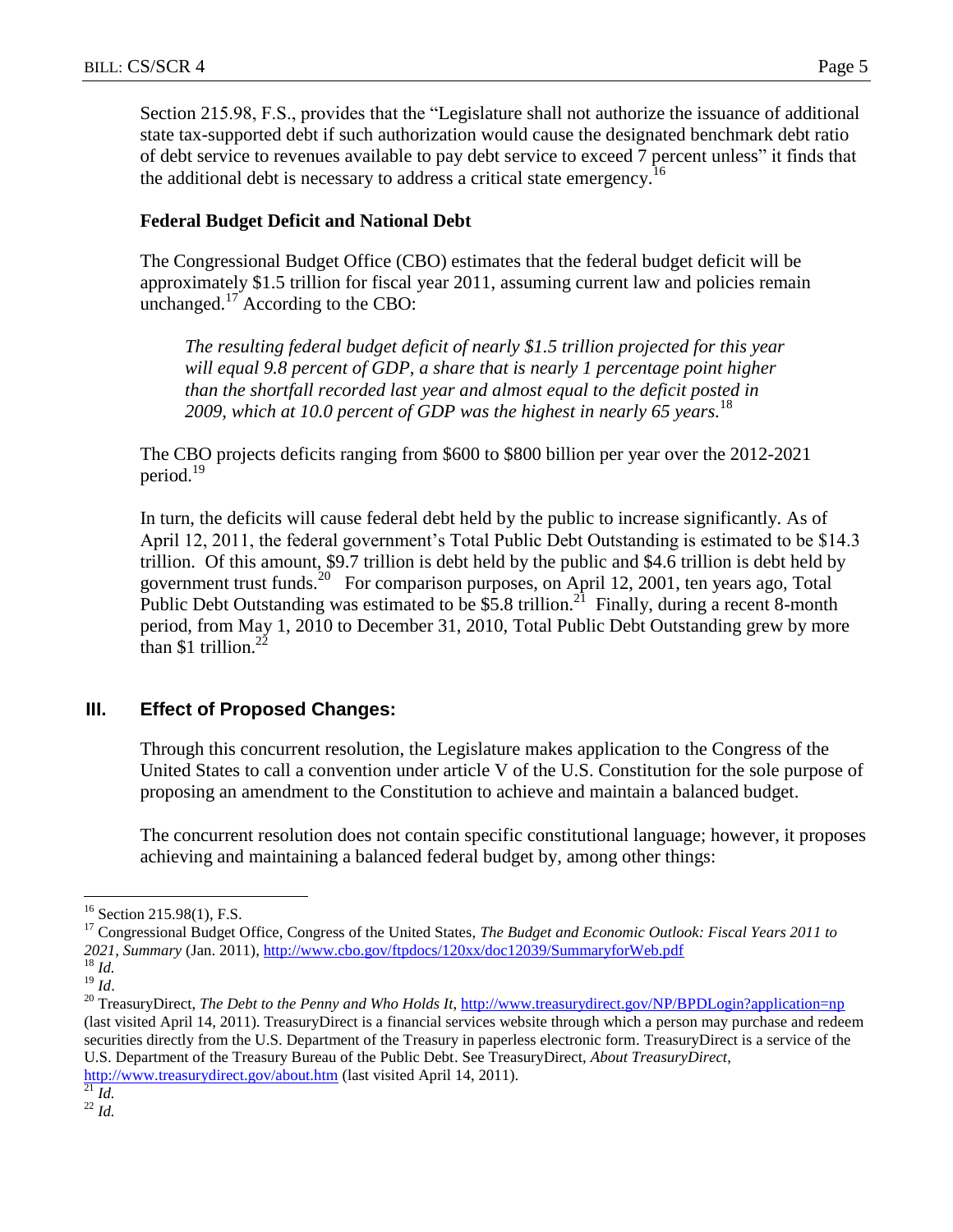- (1) Requiring that total outlays not exceed total receipts for any fiscal year;
- (2) Requiring the setting of a fiscal year total outlay limit;
- (3) Prohibiting increases in taxes or other revenue sources;
- (4) Providing that, for reasons other than war or military conflict, the limits of this amendment may be waived by law for any fiscal year if approved by at least two-thirds of both houses of Congress;
- (5) Allowing for provisions of the amendment to take effect within specified time periods;
- (6) Providing for the waiver of the provisions of the amendment for any fiscal year in which a declaration of war is in effect or the United States is engaged in military conflict that causes an imminent and serious military threat to national security; and
- (7) Allowing for congressional enforcement.

The concurrent resolution specifies that it supersedes all previous memorials and concurrent resolutions applying to Congress for a constitutional convention for the purpose of proposing a balanced budget amendment to the U.S. Constitution, including the memorials and concurrent resolutions adopted in 1976, 1988, and 2010. The concurrent resolution provides that the previous memorials and resolutions are "revoked and withdrawn, nullified, and superseded to the same effect as if they had never been passed."

In addition, the concurrent resolution specifies that it is similarly revoked and withdrawn, nullified, and superseded if it is used for the purpose of calling or conducting a convention to amend the U.S. Constitution for any purpose other than requiring a balanced federal budget. Under the Senate rules, a concurrent resolution must be read twice, passed by both houses of the Legislature, and signed by the presiding officers. $^{23}$ 

# **Other Potential Implications**:

 $\overline{a}$ 

Unlike Florida, which has a constitutional requirement for raising sufficient revenue to defray the expenses of the state in each fiscal year, the U.S. Constitution does not contain a requirement for a balanced federal budget. Amending the U.S. Constitution to require a balanced federal budget would represent a fundamental change in federal fiscal policy and practice and would undoubtedly affect decisions ranging from the nature and quantity of government expenditures to the sources and level of revenue generation. The potential implications for government at all levels and for private citizens and businesses are difficult to quantify but likely to be significant.

<sup>23</sup> The Florida Senate, *Manual for Drafting Legislation*, 129 (6th ed. 2009); *see also* Rule 4.13, *Rules and Manual of the Senate of the State of Florida, Senator Mike Haridopolos, President, 2010-2012.*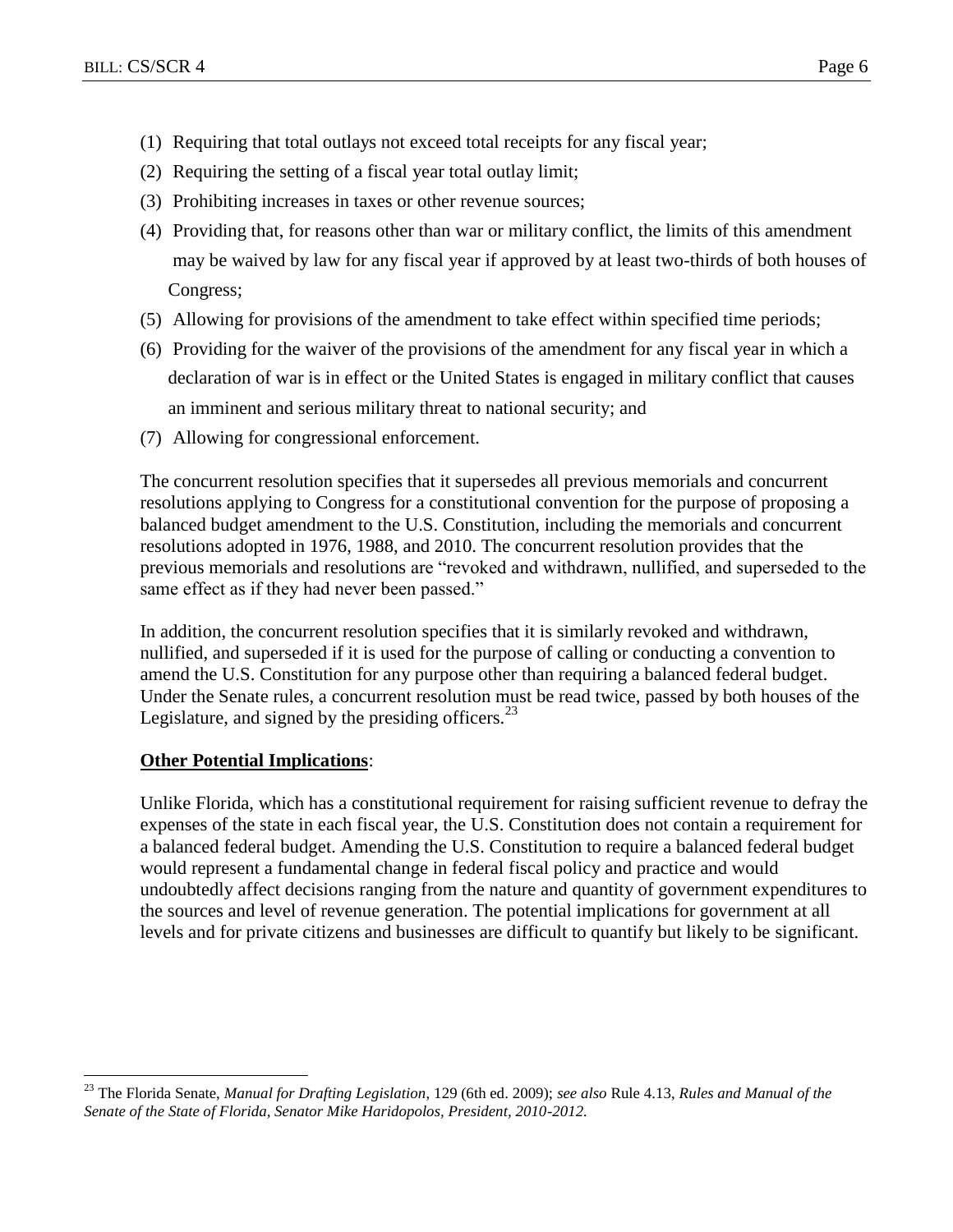## **IV. Constitutional Issues:**

A. Municipality/County Mandates Restrictions:

None.

B. Public Records/Open Meetings Issues:

None.

C. Trust Funds Restrictions:

None.

D. Other Constitutional Issues:

This concurrent resolution makes an application to Congress under article V of the U.S. Constitution for a convention to propose amendments to the Constitution requiring a balanced federal budget. See the "Present Situation" section of this bill analysis for a discussion of the convention as a method of proposing amendments to the Constitution.

## **V. Fiscal Impact Statement:**

A. Tax/Fee Issues:

None.

B. Private Sector Impact:

The concurrent resolution itself does not directly affect the private sector fiscally. However, to the extent applications from the states to Congress for a constitutional convention ultimately result in amendments to the U.S. Constitution requiring a balanced federal budget, the private sector may be affected by budgetary and economic changes stemming from the constitutional changes.

C. Government Sector Impact:

The concurrent resolution itself does not directly affect state government or local governments fiscally. However, to the extent applications from the states to Congress for a constitutional convention ultimately result in amendments to the U.S. Constitution requiring a balanced federal budget, the government sector may be affected by budgetary and economic changes stemming from the constitutional changes.

## **VI. Technical Deficiencies:**

None.